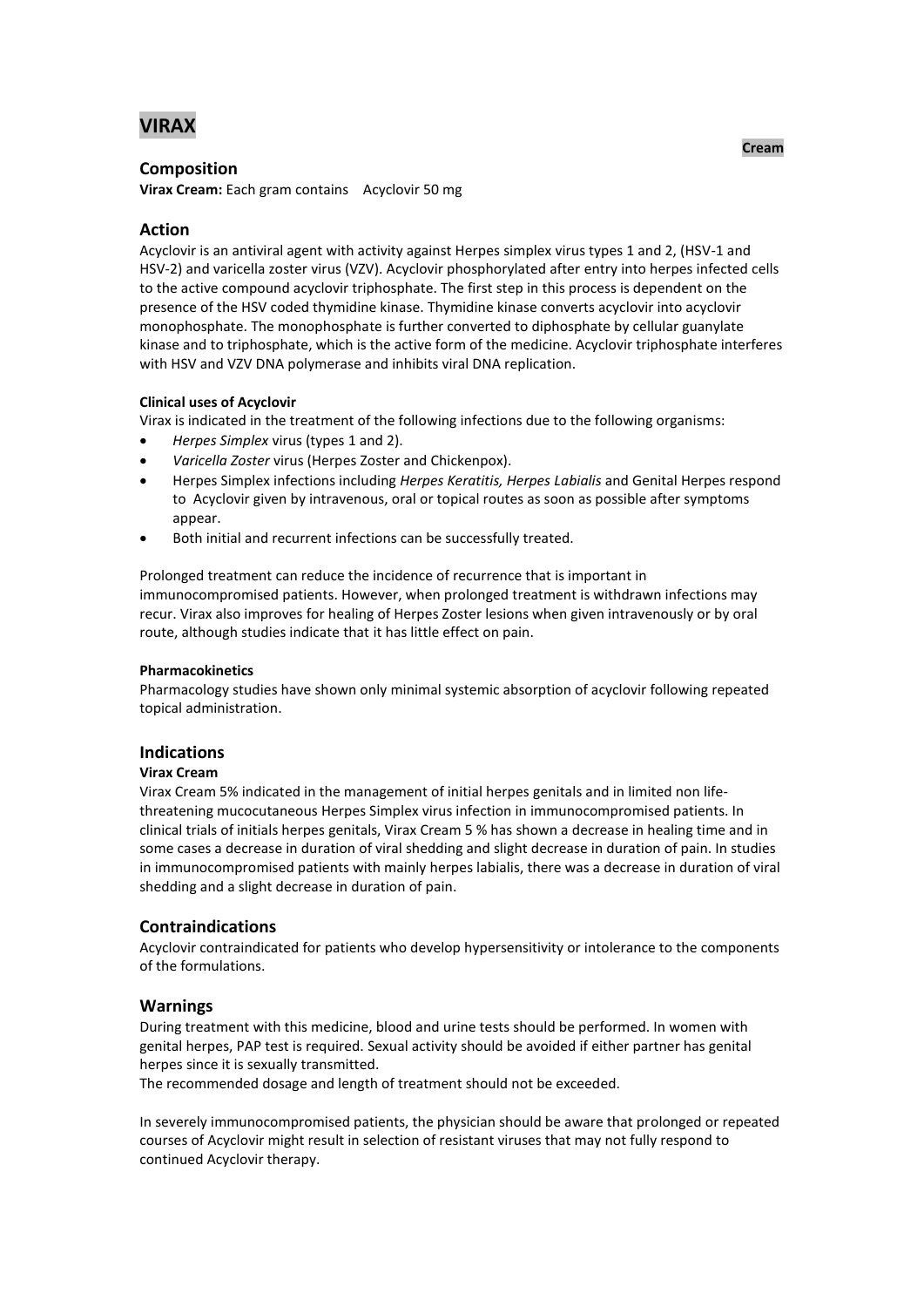Children treated with steroids for short and medium terms or using inhaler (it is advisable to stop corticosteroid treatment).

Caution should be exercised when administering Acyclovir to patients receiving potentially nephrotoxic agents since this may increase the risk of renal dysfunction.

There exist no data that demonstrates that the use of Acyclovir will either prevent transmission of infection to other persons or prevent infections when applied in the absence of signs & symptoms. It should not be used for the prevention of recurrent HSV infections. Although clinical significant viral resistance associated with the use of Acyclovir has not been observed, this possibility exists.

In women with genital herpes, PAP test is required at least once a year because they may be more likely to get cancer of cervix (mouth of womb).

#### **Pregnancy**

#### *Category C*

Animal reproduction studies have shown an adverse effect on the fetus and there are no adequate and well-controlled studies in humans, but potential benefits may warrant use of the drug in pregnant women despite potential risks.

#### **Nursing Mothers**

Acyclovir concentration have been documented in breast milk in two women following oral administration of Acyclovir and ranged from 0.6 to 4.1 times corresponding plasma levels. These concentrations would potentially expose the nursing infant to a dose of acyclovir up to 0.3 mg/kg/day. Caution should be exercised when Acyclovir is administered to a nursing woman.

#### **Paediatric Use**

Safety and effectiveness in children have not been established.

### **Adverse Reactions**

Skin rashes have been reported in a few patients receiving acyclovir tablets; the rashes have resolved on withdrawal of the drug.

Gastrointestinal effects, including nausea, vomiting, diarrhoea, and abdominal pains, have been reported in some patients receiving acyclovir tablets.

Other events reported rarely in patients receiving oral formulations of acyclovir include mild, transient rises in bilirubin and liver related enzymes, small increases in blood urea and creatinine, small decreases in haematological indices, headaches, mild reversible neurological reactions and fatigue.

#### **Drug Interactions**

Co-administration of probenecid with intravenous acyclovir has been shown to increase the mean half-life and the area under the concentration-time curve. Urinary excretion and renal clearance were reduced.

Clinical experience has identified no interactions resulting from topical or systemic administration of other drugs concomitantly with Acyclovir.

### **Dosage and Administration**

#### **Virax cream**

A cream containing Acyclovir 5% may be applied five or six times daily every 3 or 4 hours for periods of 5 to 10 days.

#### **Over Dosage**